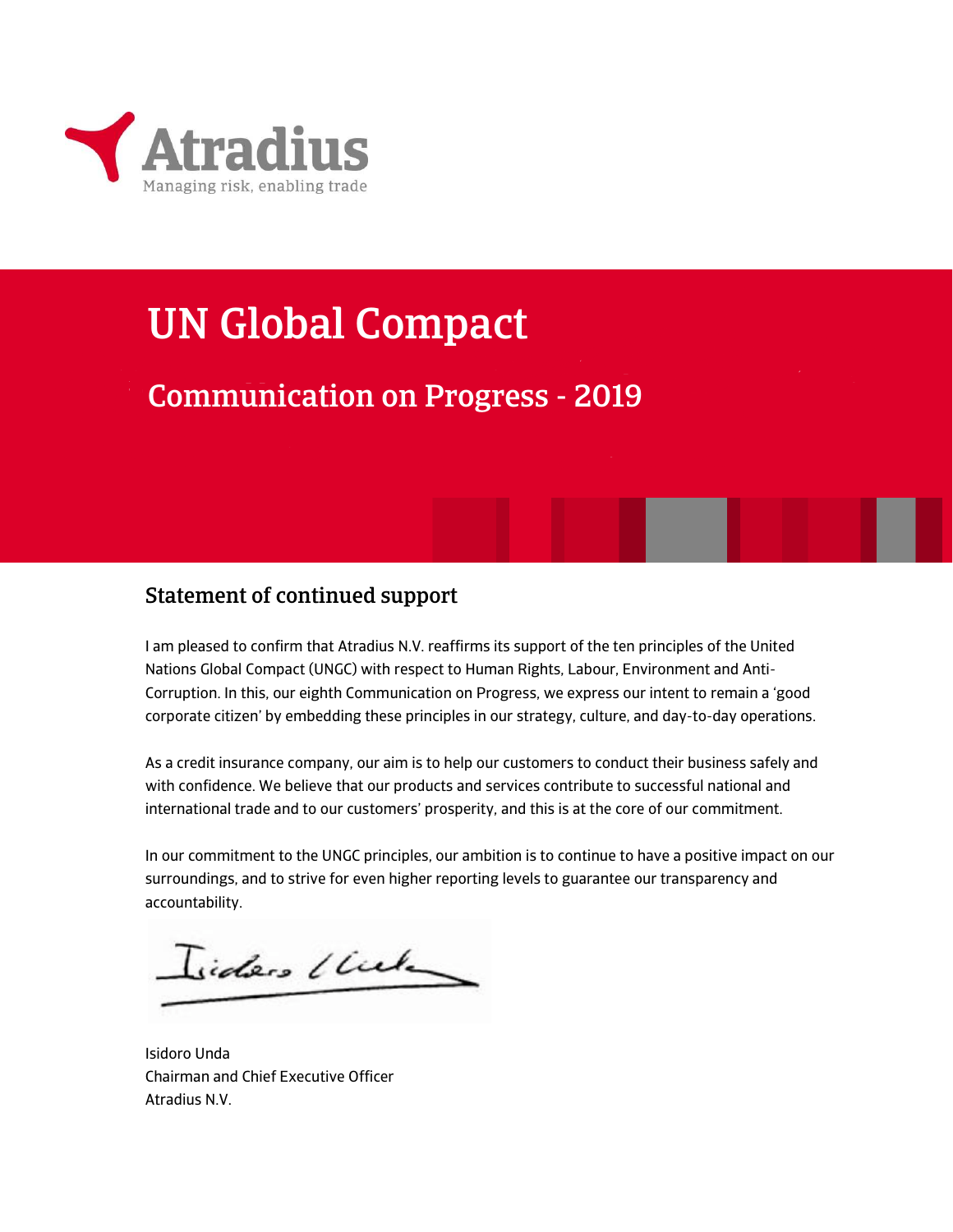## Our main achievements

Over 2018, Atradius recorded solid figures as the result of a strong company culture, international expansion and the implementation of initiatives to increase efficiency, thus improving the quality of service we provide to our customers. Amid global economic uncertainty, these improvements will put us in a better position to meet the widening needs of our growing customer base in the coming years and to continue to expand our business.

Our insurance premium revenue increased by 3.8% (5.3% at constant foreign exchange rates), the result for the year increased 8.8%. Our main ratings by Moody's and AM Best were upgraded, both with a stable outlook, which reflects Atradius' sound financial situation and its leading position in the credit insurance industry. We opened new offices in Bulgaria, Romania, Indonesia, Taiwan and Vietnam and boosted our presence in Thailand and Malaysia. We also expanded Atradius Collections operations in Turkey. Although our annual energy usage rose 6.5 percent, our carbon footprint remained about equal as a result of energy efficiency measures.

We are proud of our people and offer them a sound and welcoming working environment. In 2018, we continued "The Step", a well-being program for our employees to improve their life-work balance and make them feel more resilient, happy and successful. We also continued the "Atradius Cares" initiative, which brings together all caring activities organized by our employees worldwide to make a positive impact in our local communities. Finally, in November last year we launched a new "Speak Up Procedure", which enables employees to raise concerns about a (suspected) violation of our Code of Conduct in a confidential manner, in case they do not feel comfortable doing this using normal hierarchy or local HR. Details can be found in the "Material Topics" section of this report.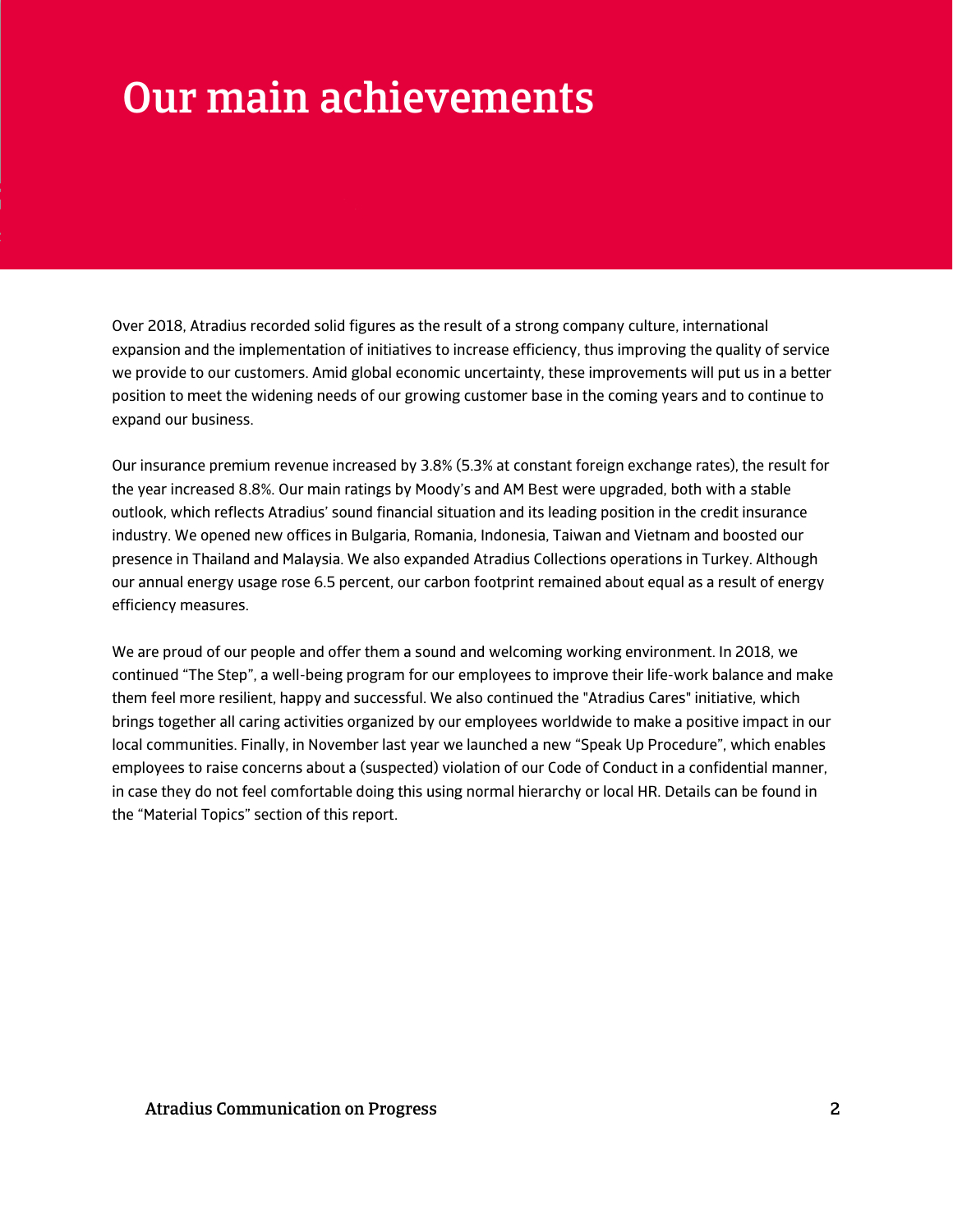## Who we are and what we do

#### Our value chain

We are specialists in trade credit insurance, surety and debt collections. Trade credit insurance is our main activity: we underwrite policies for customers who apply for a credit limit on their buyers. The risk services department assesses the risk of non-payment and determines the credit limit on the buyer. Following shipment, we receive insurance premium from the customer as a percentage of turnover. In case of nonpayment by the buyer, we pay out the claim of the customer and try to recover part of the claim from the buyer. To mitigate risk exposure, we reinsure it through a panel of other insurance companies. In case of non-payment we secure the individual customer from bankruptcy.

In the short term we enable trade, long term value is created by providing a basis for a stable economy as a whole. As the economy is becoming more international and volatile, also due to the growing number of start-ups and smaller companies, companies which are more vulnerable to non-payment of shipments benefit more from trade credit insurance.

Being a global leader in protecting company defaults on commercial transactions, we provide excellent service with a broad knowledge of companies in nearly all markets. We make sure we know each customer's business and the people involved. We keep up with the challenges of digital transformation in what is an increasingly fast-paced and interconnected world. Simplifying and streamlining every-day tasks like credit limit applications and claims submissions means our customers are able to focus on activities that add value to their business.

We invest heavily in forging mutually beneficial partnerships - not only with customers, but also with agents, brokers, information providers, insurance partners, reinsurers and collections networks. Developing deeper relationships means truly being "present". Wherever we do business, we are attuned to the local cultural, political, regulatory and economic nuances of the markets our customers trade in.

Corporate responsibility is embedded into our business strategy, our culture and our day-to-day operations. The negative impact of insurance services on society is very small and limited to our ecological footprint of our energy consumption, paper usage, our buildings and equipment. We recognize the intrinsic value of insurance, which contributes to the welfare of society by offering companies and their people protection from risk they face in their activities. Managing risk enables trade, which is essential for economic

#### Atradius Communication on Progress 3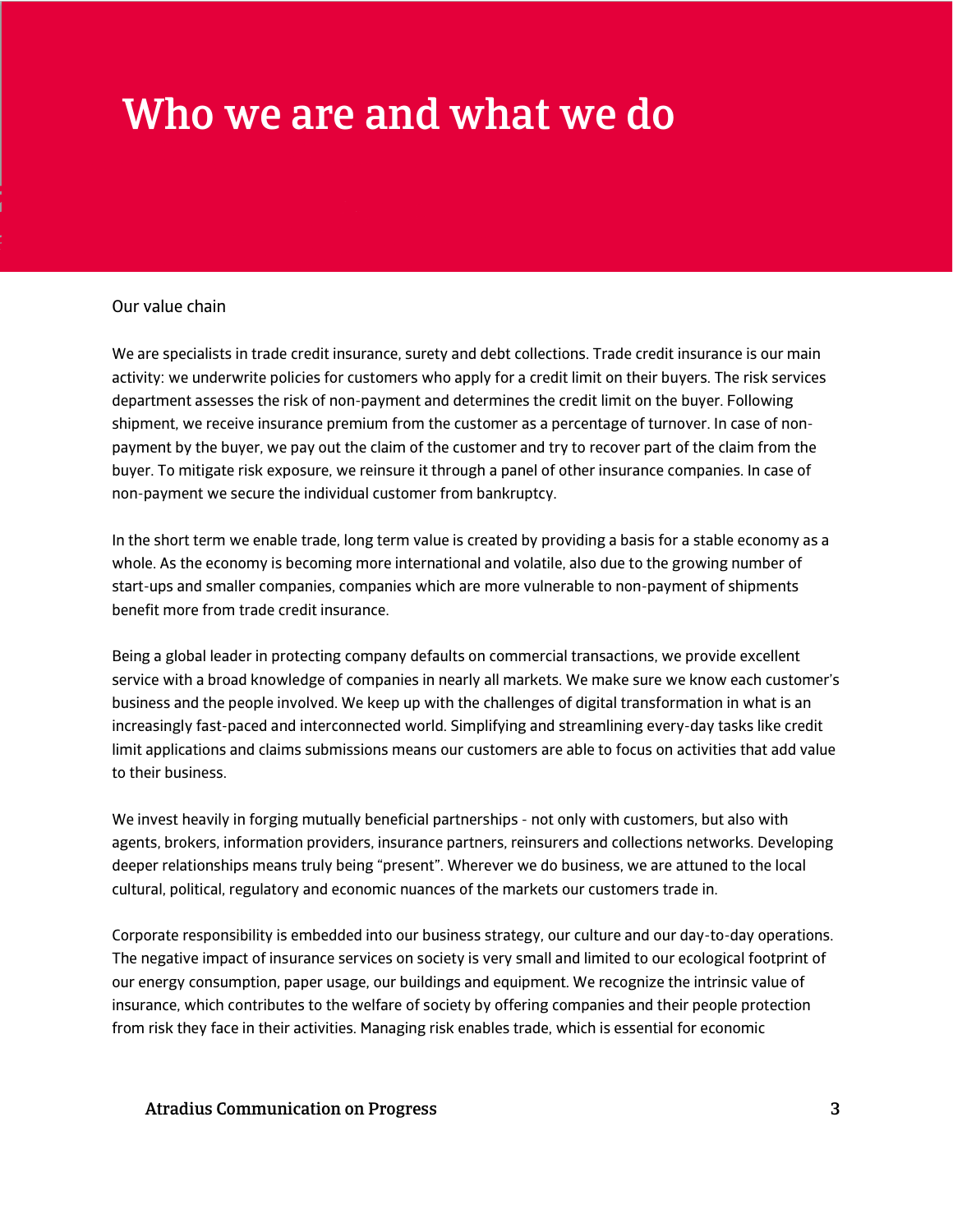development. It makes companies grow, thereby creates long term value, as growth boosts employment and reduces poverty.

#### Atradius and CR

As a responsible global company, we aim to manage the ethical, environmental and social risks of the way we do business. While endeavoring to make a valuable contribution to successful world trade and our customers' prosperity, we incorporate environmental aspects in our value chain and acknowledge our responsibility on human rights across our operations. The same goes for our relationships with our suppliers and associates as well as communities we operate in.

We follow the principles of responsibility, ethics, transparency and commitment to the law in all our activities and try to maximize the creation of sustainable social value for stakeholders across the globe. We will minimize and, if possible, prevent potential negative impacts on social and environmental matters arising from our activities.



#### 2019-2021 Corporate Responsibility Plan

As we want to take our responsibility in helping to secure growth opportunities for future generations and look carefully after the planet we live on, Atradius continues to support and implement the ten principles of

Atradius Communication on Progress 4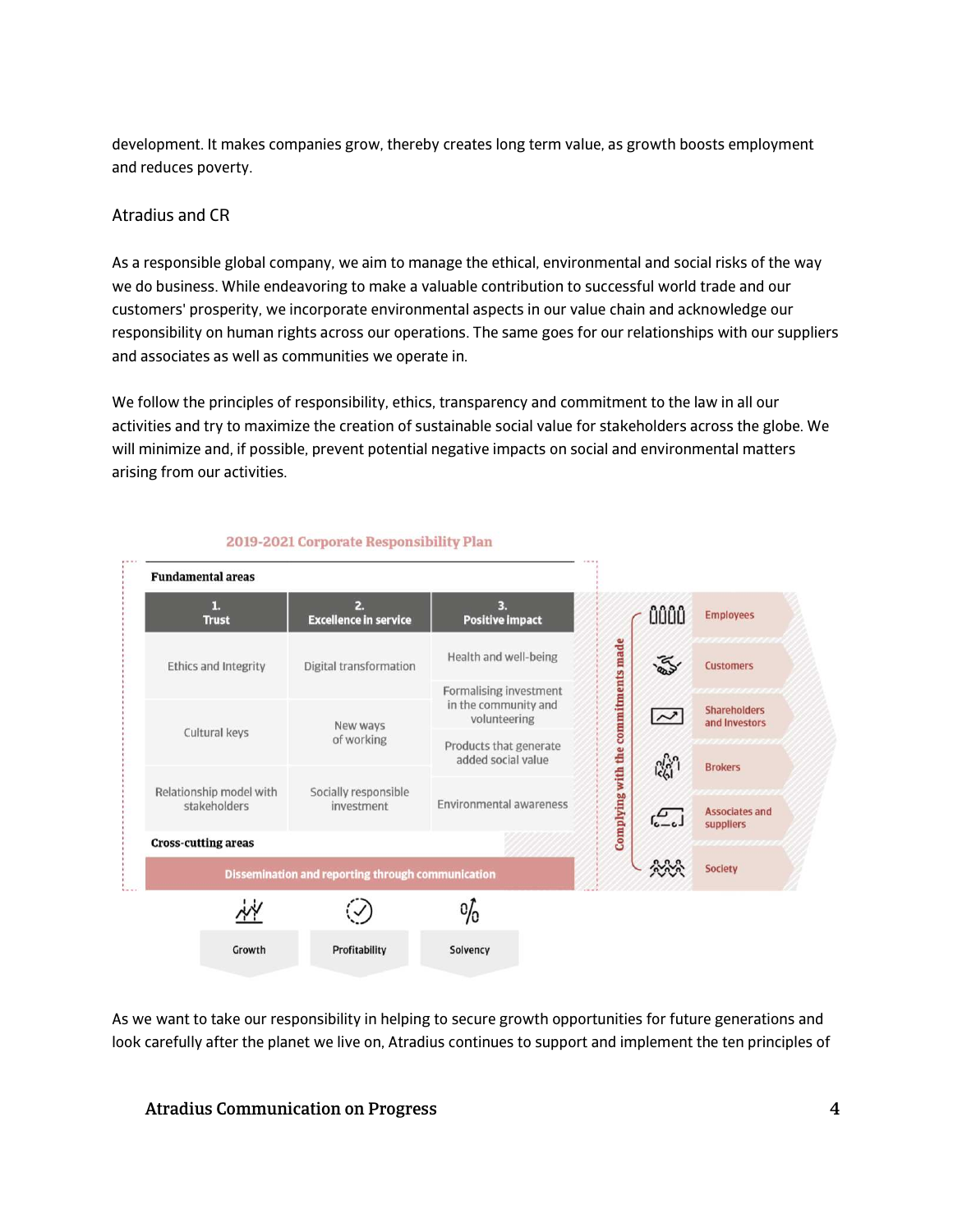the United Nations Global Compact (UNCG) on human rights, labor conditions, the environment and anticorruption. Every year we provide an update on progress made, it is the report you are reading right now: "Communication on Progress".

Our Corporate Responsibility Policy is managed by our Corporate Responsibility Team, which is joined by representatives from offices all over the world. The team coordinates group activities and addresses issues identified as most material by our stakeholders in a stakeholder dialogue conducted in 2017.

Grupo Catalana Occidente (GCO), our parent company, performed its first materiality analysis, also in 2017. Material issues were identified through the analysis of different leading sources of information for the sector. Subsequently, an internal assessment was carried out through interviews with directors and members of GCO's Management Committee, along with an external assessment based on the criteria and aspects evaluated in the Dow Jones Sustainability Index questionnaire and analysis of the maturity of the aspects in eight companies in the sector. In the final phase, the Corporate Responsibility Committee of GCO (which includes members of Atradius' CR team) validated the results of the analysis undertaken, reaching a consensus on 10 material topics, which were then submitted and approved by the GCO Management Committee.

In the summer of 2018, our Corporate Responsibility Team assessed GCO's material topics and started implementing them within Atradius, after making some minor changes. Going forward, Atradius plans to further align its policies and priorities with these material topics, shown in the Materiality Matrix further on in this Communication on Progress report.

The Corporate Responsibility Policy of Atradius is in line with the Corporate Responsibility Plan of GCO. An infographic added to this report shows that the GCO Plan is governed by four principles: integrity and honesty, impartiality, transparency and confidentiality, and professionalism. It identifies three fundamental areas: trust, excellence in service and innovation, and positive impact. There is also one so-called parallel cross-cutting area: dissemination and reporting, underlining the aim to improve both internal and external communication.

The Corporate Responsibility Team of Atradius evaluates the effectiveness of the company's Corporate Responsibility Policy and suggests improvements to the Management Board when applicable. The Team cooperates with Atradius' Director Legal and Compliance and Data Protection Officer, to ensure that relevant changes in legislation are incorporated into our Corporate Responsibility policies.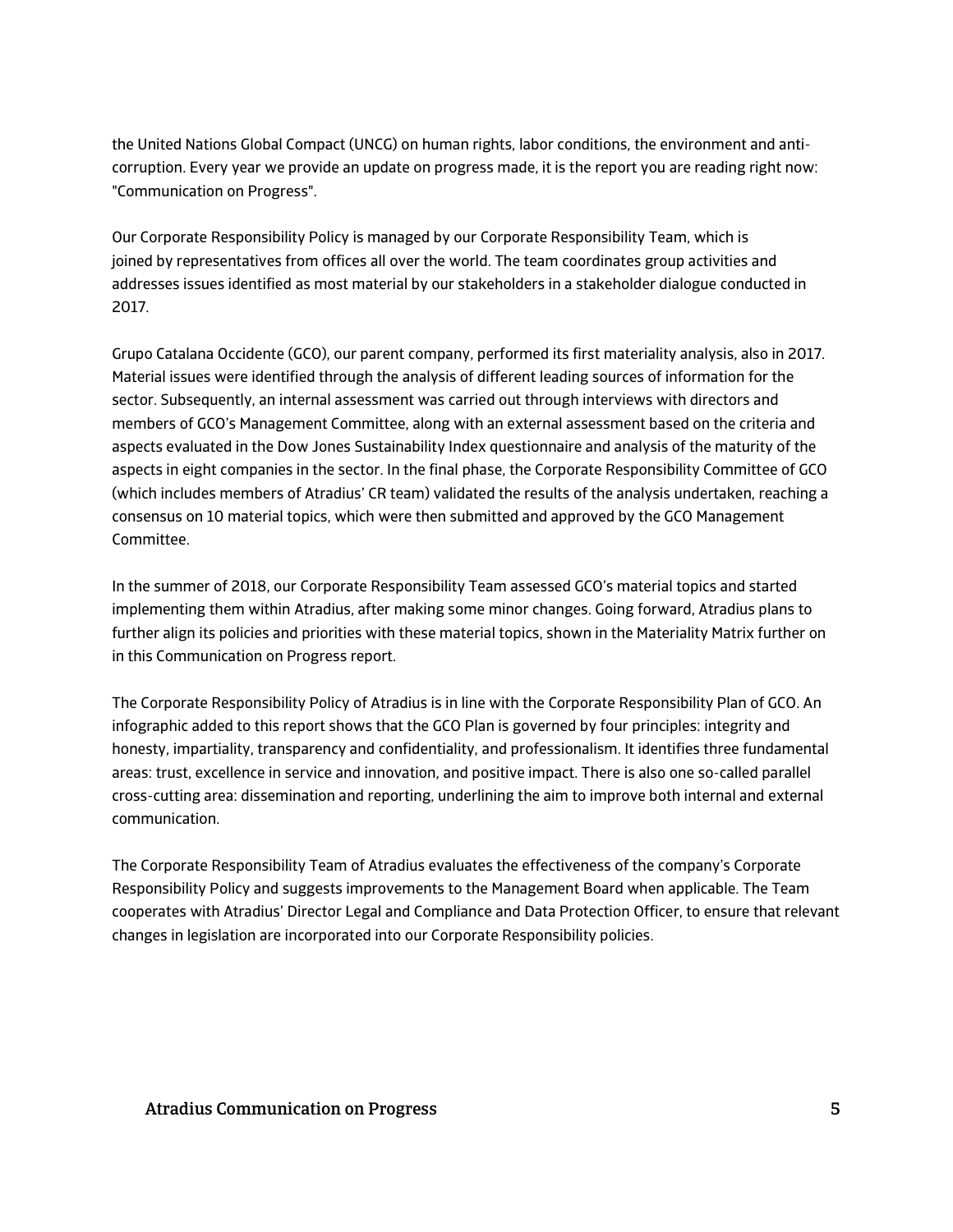## Atradius and the Global Compact Principles

Atradius supports the Sustainable Development Goals (SDG), a collection of 17 global goals set by the UN for the year 2030 to end poverty, protect the planet and ensure the global well-being of human beings. We will start reporting on the SDGs in a later stage. We do already report on how we embed the UN Global Compact Principles in our strategy, our culture and our day-to day operation. Here an overview of 2018.

| <b>Principle</b><br>no. | <b>Global Compact Principle</b>                                                                                        | <b>Assessment, Implementation &amp; Outcomes</b>                                                                                                                                                                                                                                                                                                                                                                                                                                                                                                                                                                                                                                                                                                                                                                                                                                                                                                                                                                                                                                                                                                    |
|-------------------------|------------------------------------------------------------------------------------------------------------------------|-----------------------------------------------------------------------------------------------------------------------------------------------------------------------------------------------------------------------------------------------------------------------------------------------------------------------------------------------------------------------------------------------------------------------------------------------------------------------------------------------------------------------------------------------------------------------------------------------------------------------------------------------------------------------------------------------------------------------------------------------------------------------------------------------------------------------------------------------------------------------------------------------------------------------------------------------------------------------------------------------------------------------------------------------------------------------------------------------------------------------------------------------------|
| 1                       | <b>Businesses should</b><br>support and respect<br>the protection of<br>internationally<br>proclaimed human<br>rights. | Our commitment to upholding human rights is part<br>of our Code of Conduct, which includes the<br>corporate, legal and ethical compliance principles<br>that apply to every Atradius employee. One example<br>is that we are GDPR compliant (General Data<br>Protection Regulation) as of May 2017, which means<br>we respect the fundamental right to the protection<br>of personal information of our customers, our<br>employees and all other stakeholders. All employees<br>and potential employees are treated equally,<br>regardless of their nationality, race, religion, age,<br>sex, sexual orientation, belief or disability. This<br>extends to our stakeholders and a wide range of our<br>business, such as our day-to-day business,<br>recruitment, appointments, evaluations,<br>promotions, benefits and bonuses, transfers or<br>other employment terms. We endorse the<br>Guidelines for Multinational Enterprises of the<br>Organization for Economic Cooperation and<br>Development (OECD) as well as the UN Guiding<br>Principles on Business and Human Rights and aim<br>to report on further adaption and implementation of |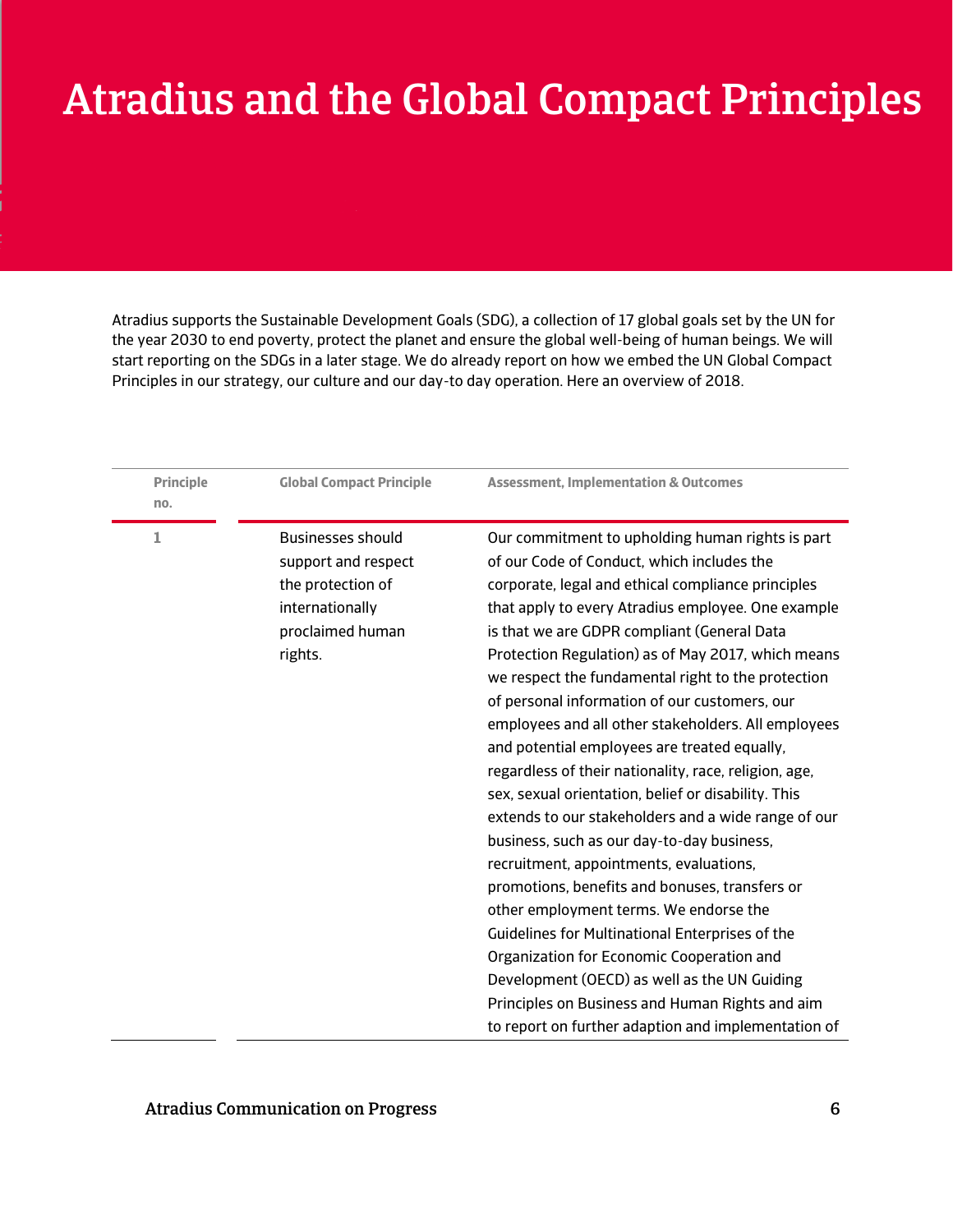|   |                                                                                                                                                | the future. No incidents on human rights at Atradius<br>were reported in 2018                                                                                                                                                                                                                                                                                                                                                                                                                                                                                                                                                                                                                                                                                     |
|---|------------------------------------------------------------------------------------------------------------------------------------------------|-------------------------------------------------------------------------------------------------------------------------------------------------------------------------------------------------------------------------------------------------------------------------------------------------------------------------------------------------------------------------------------------------------------------------------------------------------------------------------------------------------------------------------------------------------------------------------------------------------------------------------------------------------------------------------------------------------------------------------------------------------------------|
| 2 | <b>Businesses should</b><br>make sure that they<br>are not complicit in<br>human rights abuses.                                                | We ensure that we comply with this principle<br>throughout our business, notably through<br>prevention of breaches of law, rules and regulations<br>as prescribed in our Compliance Codes and our Code<br>of Conduct. Atradius will take appropriate<br>disciplinary action against discrimination, retaliation<br>or harassment including possible termination of<br>employment or assignment. Atradius Dutch State<br>Business, part of the Atradius Group, only accepts<br>business after thorough human rights due diligence<br>in order to identify, prevent, mitigate and account<br>for how a customer or a buyer addresses possible<br>adverse human rights impacts. Over 2018, no<br>incidents on human rights abuses have been<br>reported at Atradius. |
| 3 | <b>Businesses should</b><br>uphold the freedom of<br>association and the<br>effective recognition of<br>the right to collective<br>bargaining. | Employee involvement is guaranteed through our<br>employee representations or labor unions in<br>countries in which this is not prohibited. The labor<br>conditions of 80% of our staff is governed by<br>collective labor agreements or are entitled to some<br>form of collective bargaining. Employees are also<br>represented via a system of local works council as<br>well as the European Works Council.                                                                                                                                                                                                                                                                                                                                                   |
| 4 | <b>Businesses should</b><br>uphold the elimination<br>of all forms of forced<br>and compulsory labour.                                         | Our compliance with national and international laws<br>and rules prohibits forced and compulsory labor in<br>our business. On a day-to-day level, we will not ask<br>our employees to work excessive hours and in case<br>that they must work overtime, the extra work will<br>be compensated in line with local legislation. Over<br>2018, no violations with regard to forced and<br>compulsory labor at Atradius have been reported                                                                                                                                                                                                                                                                                                                            |

these non-binding guidelines more thoroughly in

### Atradius Communication on Progress 7

- -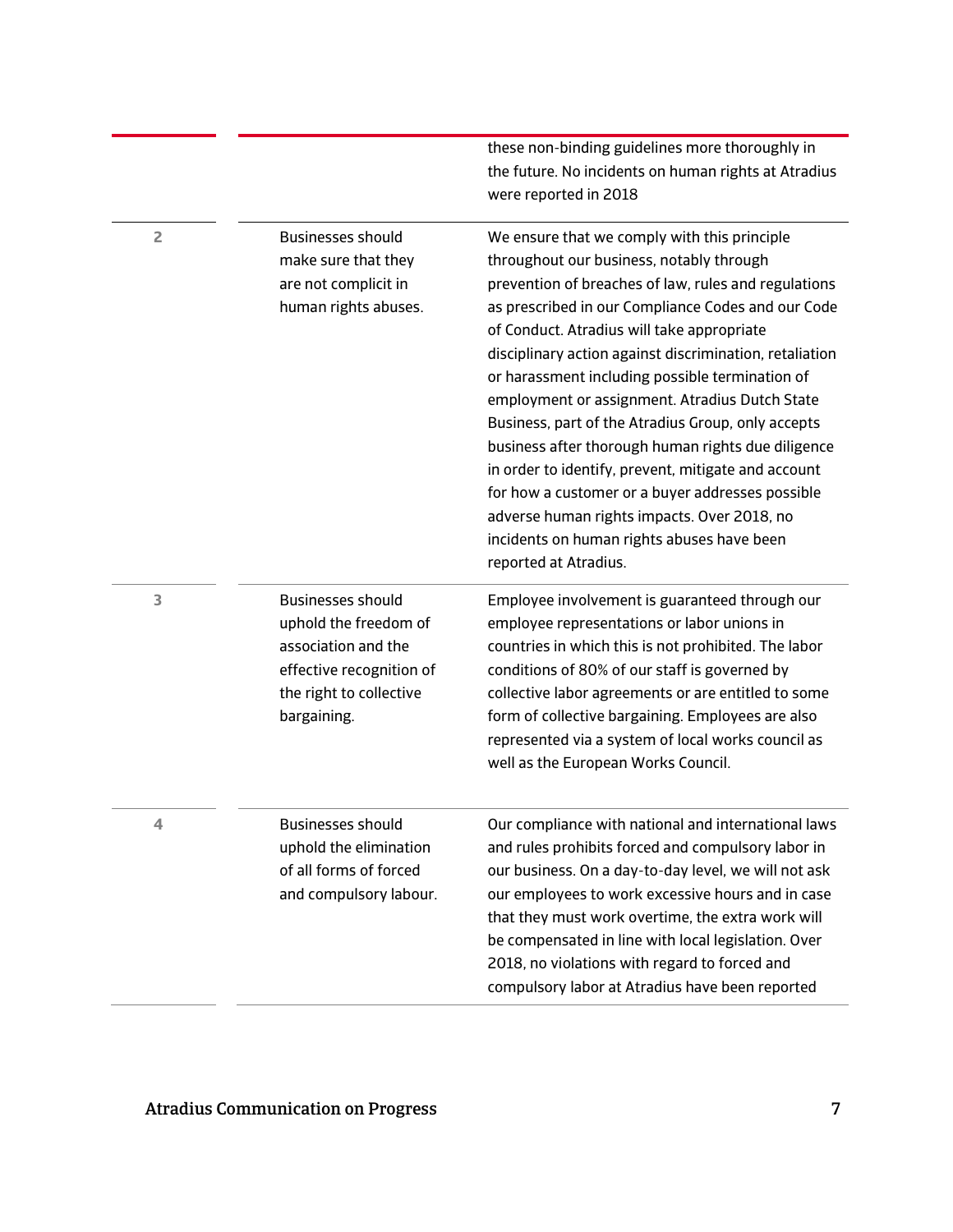| 5              | <b>Businesses should</b><br>uphold the effective<br>abolition of child labour                                          | Our compliance with national and international laws<br>and rules prohibits all forms of child labor in our<br>business. The Group Procurement Framework states<br>that every (potential) supplier will be screened to<br>check whether they apply the same ethical standards<br>as Atradius, which also covers the abolition of child<br>labor. Over 2018, no violations of our strict rules on<br>child labor have been reported.                                                                                                                                                                                                                                                                                    |
|----------------|------------------------------------------------------------------------------------------------------------------------|-----------------------------------------------------------------------------------------------------------------------------------------------------------------------------------------------------------------------------------------------------------------------------------------------------------------------------------------------------------------------------------------------------------------------------------------------------------------------------------------------------------------------------------------------------------------------------------------------------------------------------------------------------------------------------------------------------------------------|
| 6              | <b>Businesses should</b><br>uphold the elimination<br>of discrimination in<br>respect of employment<br>and occupation. | Our Code of Conduct states that all employees and<br>potential employees are treated equally, regardless<br>of their nationality, race, religion, age, sex, sexual<br>orientation, belief or disability. Harassment will not<br>be tolerated. We request all of our staff to report any<br>incidents of discrimination or disrespect to their<br>supervisor, Human Resource representative, Group<br>Compliance Manager or any other applicable staff<br>member at Atradius.                                                                                                                                                                                                                                          |
| $\overline{7}$ | <b>Businesses should</b><br>support a<br>precautionary<br>approach to<br>environmental<br>challenges.                  | Atradius has an environmental policy stating our<br>approach to environmental challenges in our<br>business. We developed a system of measuring key<br>performance indicators for each country in which<br>they operate, to accurately gauge our consumption<br>of energy and other resources. We also monitor how<br>much of that is derived from renewable and recycled<br>resources. We monitor our greenhouse gas<br>emissions and our methods of disposal of waste<br>materials. While our measurement methods do have<br>some limitations, due to the diversity of our offices<br>and data collectors meaning not all our data are<br>measured the same way, we are continually looking<br>to make improvements |
| 8              | <b>Businesses should</b><br>undertake initiatives to<br>promote greater<br>environmental<br>responsibility.            | To promote greater environmental responsibility,<br>initiatives have been introduced in respect of energy<br>use, recycling and disposal of waste, transportation<br>and procurement, all stipulated in our environmental<br>policy. At our Amsterdam headquarters for example,                                                                                                                                                                                                                                                                                                                                                                                                                                       |

 $\overline{\phantom{a}}$ 

 $\overline{\phantom{0}}$ 

 $\overline{\phantom{0}}$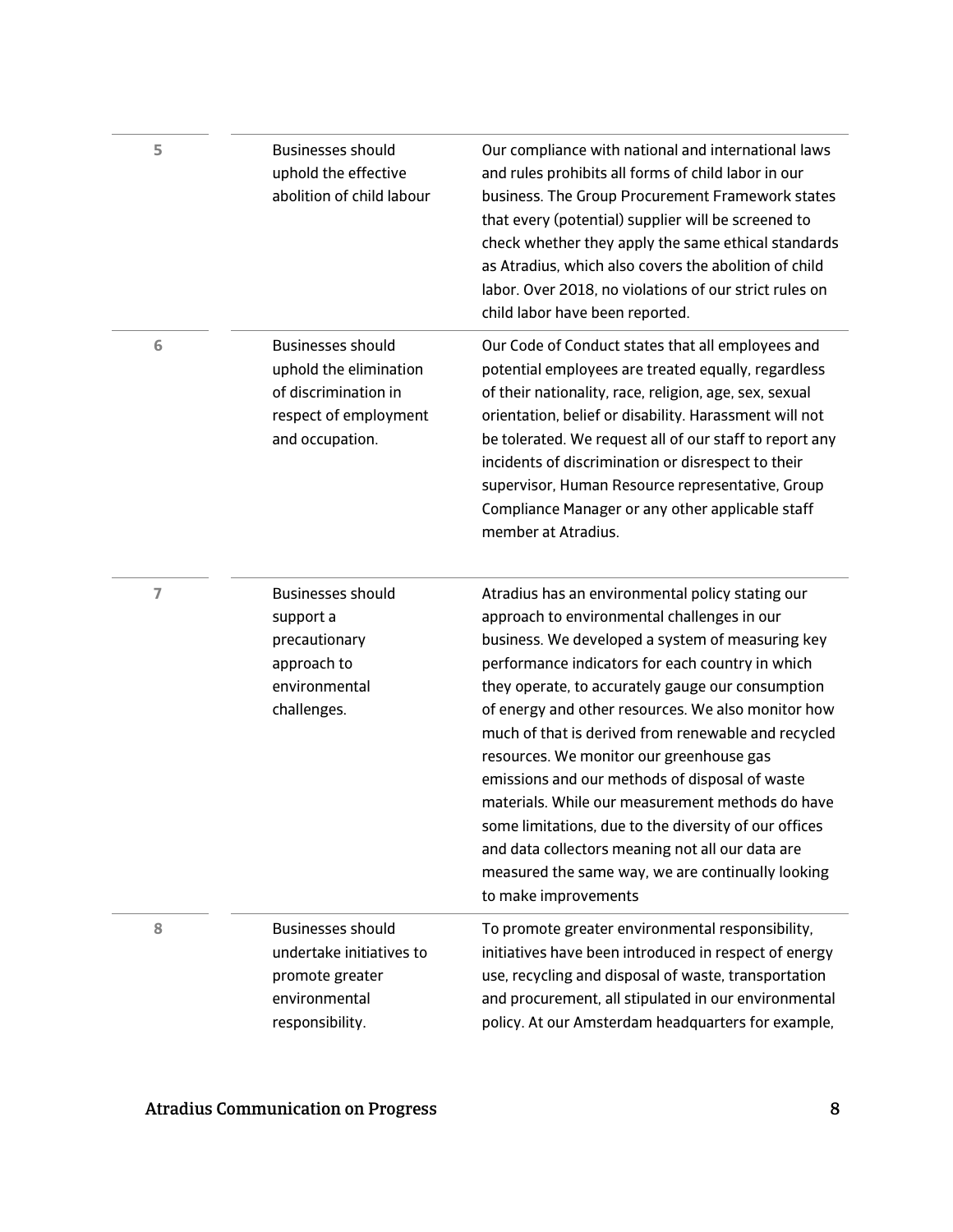|    |                                                                                                                    | we banned single-use plastics from the restaurant,<br>which will reduce our environmental impact. In 2018,<br>employee air travel dropped over 5 percent,<br>employee rail travel increased almost 3 percent. In<br>total, the number of kilometers travelled dropped 3.8<br>percent. Total paper use dropped almost 10 percent,<br>water usage was about the same (-0.5%), total waste<br>(99.5% non-hazardous) surged from 538 to 1413<br>tons, which was due to a number of refurbishments<br>of our property. Our carbon footprint remained<br>about equal, thanks to energy efficiency measures. In<br>absolute terms though, our energy usage over 2018<br>rose 6.5 percent. |
|----|--------------------------------------------------------------------------------------------------------------------|------------------------------------------------------------------------------------------------------------------------------------------------------------------------------------------------------------------------------------------------------------------------------------------------------------------------------------------------------------------------------------------------------------------------------------------------------------------------------------------------------------------------------------------------------------------------------------------------------------------------------------------------------------------------------------|
| 9  | Businesses should<br>encourage the<br>development and<br>diffusion of<br>environmentally<br>friendly technologies. | Our environmental policy states that we are willing<br>to make investments in order to improve our energy<br>efficiency. If we identify inefficiencies in any current<br>facility, we will invest in environmentally friendly<br>technologies in order to reduce our energy use and<br>costs. In 2018, at our Amsterdam headquarters,<br>black filter UV was put on windows to keep heat in<br>during winter and keep it out in the summer. Our<br>Corporate Real Estate Statement says that for all<br>technical specifications of our properties,<br>requirements for environmental and sustainability<br>factors are taken into account                                         |
| 10 | <b>Businesses should</b><br>work against<br>corruption in all its<br>forms, including<br>extortion and bribery.    | Our Code of Conduct states that bribery and<br>corruption are never allowed. Atradius employees<br>receive mandatory anti-bribery and corruption<br>training and are explicitly and repeatedly instructed<br>not to accept gifts in any case that it could create an<br>obligation to the counterparty. A new global anti-<br>bribery policy will be implemented in 2019.                                                                                                                                                                                                                                                                                                          |

 $\overline{\phantom{0}}$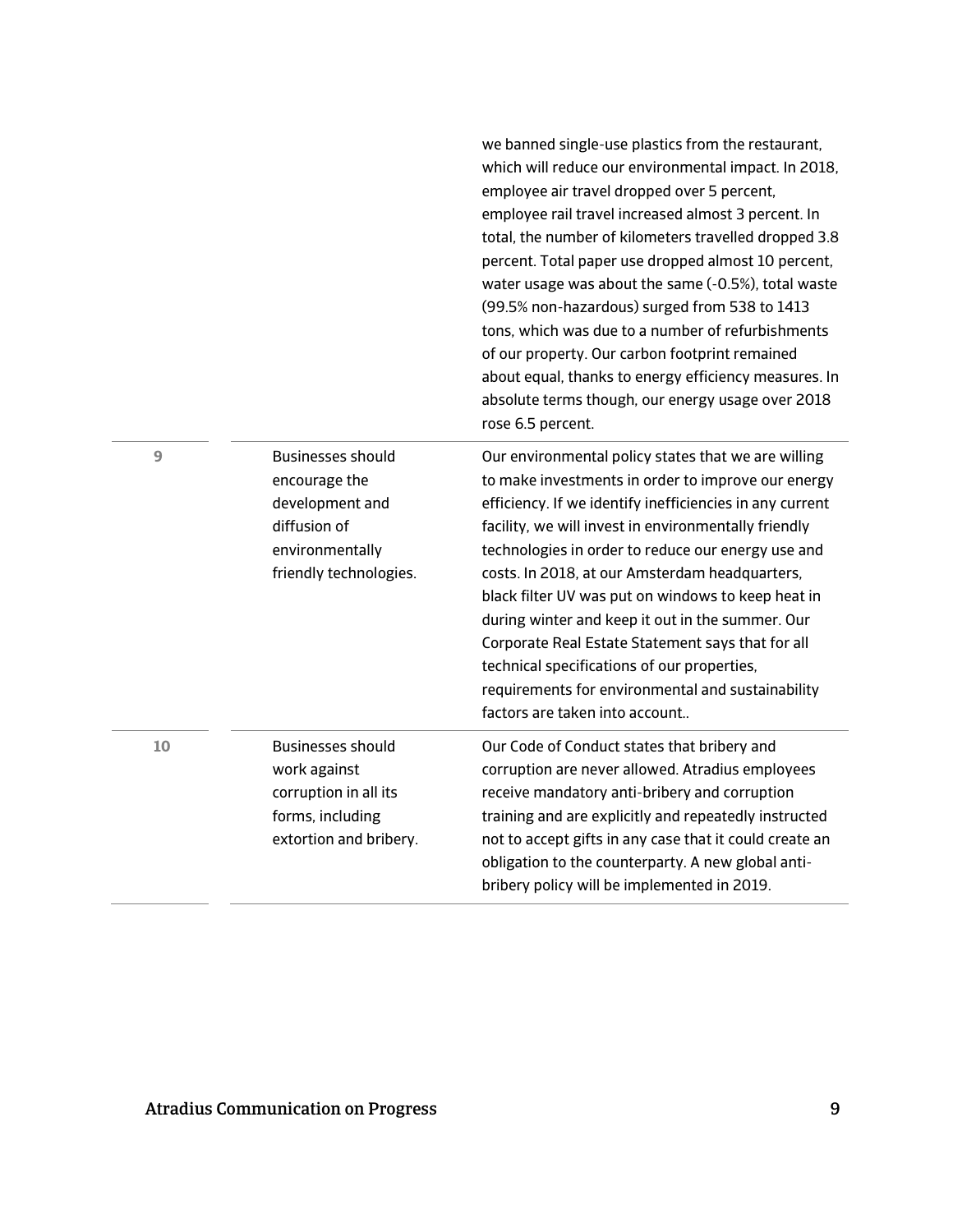#### **Our commitments**

We will continue the dialogue with all of our stakeholders and be open and transparent in informing them. We will meet sustainable challenges present in our industry and expect the same ethical standards from our suppliers and business partners. We recognize that our operations have an effect on the local, regional and global environment. We are committed to a process of continuous improvement in environmental performance and pollution prevention, bringing down the amount of electronic waste and paper consumption proactively. Atradius seeks to address our impact on the environment when procuring goods and services and will work with suppliers and contractors to encourage that they recognize and reduce the environmental impact of their products and transportation.

We will maximize the creation of sustainable social value for our stakeholders across three dimensions of corporate responsibility: economic, social and environmental. Amid the public debate on corporation tax, we believe we need fair taxation for a just society. Our fiscal policy is based on a cooperative relation with tax institutions. We cooperate with peers in the financial industry as a whole and the insurance industry in particular, participating in a joint effort to bolster the reputation of the financial services sector, the insurance industry in particular, and boost customer satisfaction. Our commitments are not set in stone: we adapt to changes continuously and ask our employees, our customers and all other stakeholders to speak up if we can do better.

|                   | 2018   | 2017 |
|-------------------|--------|------|
| Electronic waste  | $-15%$ |      |
| Paper consumption | $-9%$  |      |

|                                       | 2018    |  |
|---------------------------------------|---------|--|
| Corporation tax (million $\epsilon$ ) | --<br>. |  |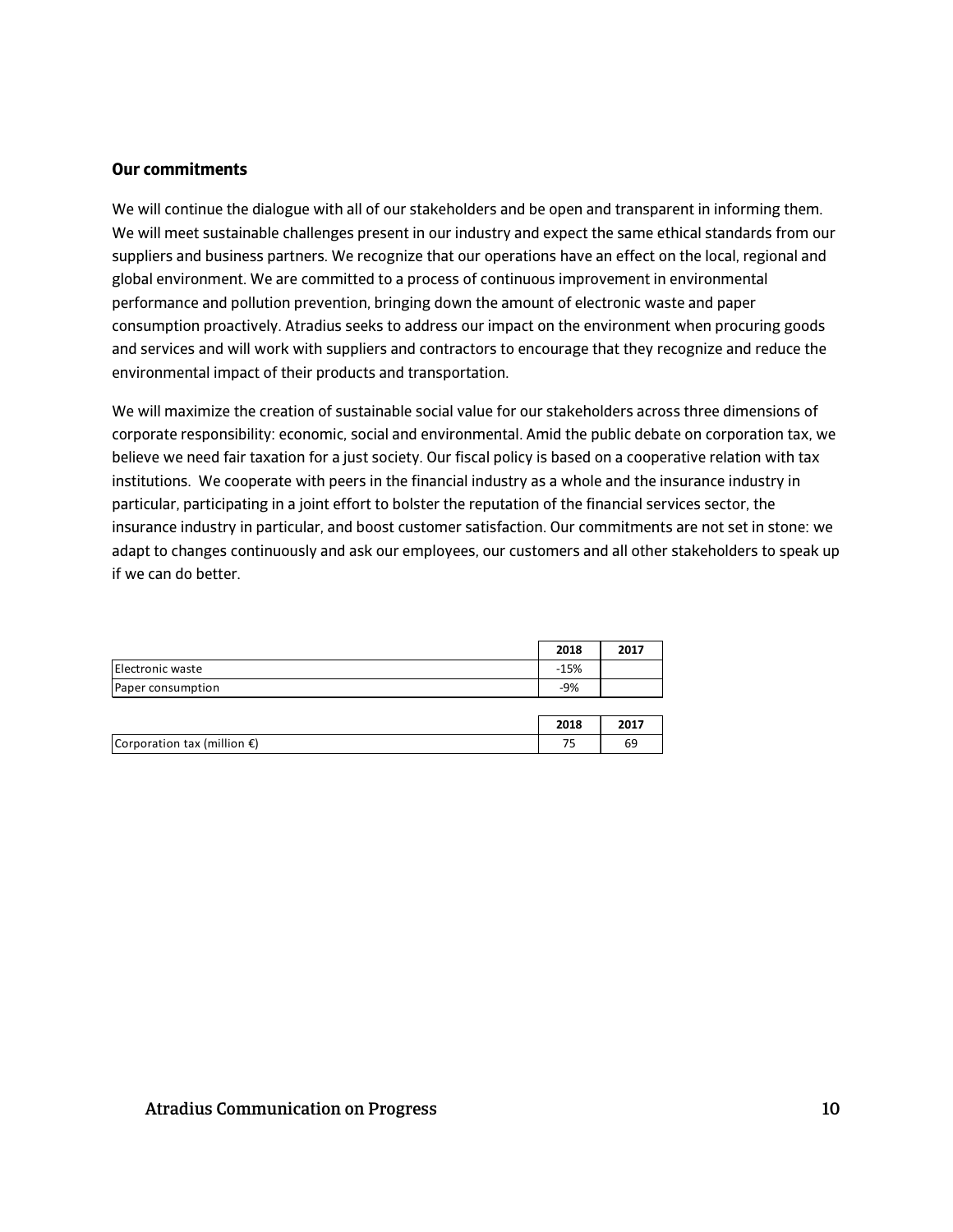## Material topics

As mentioned already in the "Atradius and CR" chapter, our Corporate Responsibility Team aligned Atradius' materiality matrix with GCO's material topics, which resulted in the materiality matrix shown below.



#### **Employees**

Our employees are our most important asset. We offer equal opportunities, fair wages, ample opportunity for on-the-job training and appropriate education to increase their employability. We also ensure a proper work-life balance, through our "The Step" well-being program. We organize workshops, create humancentered workplaces ("healing offices") and provide times and resources for initiatives that encourage a healthy lifestyle.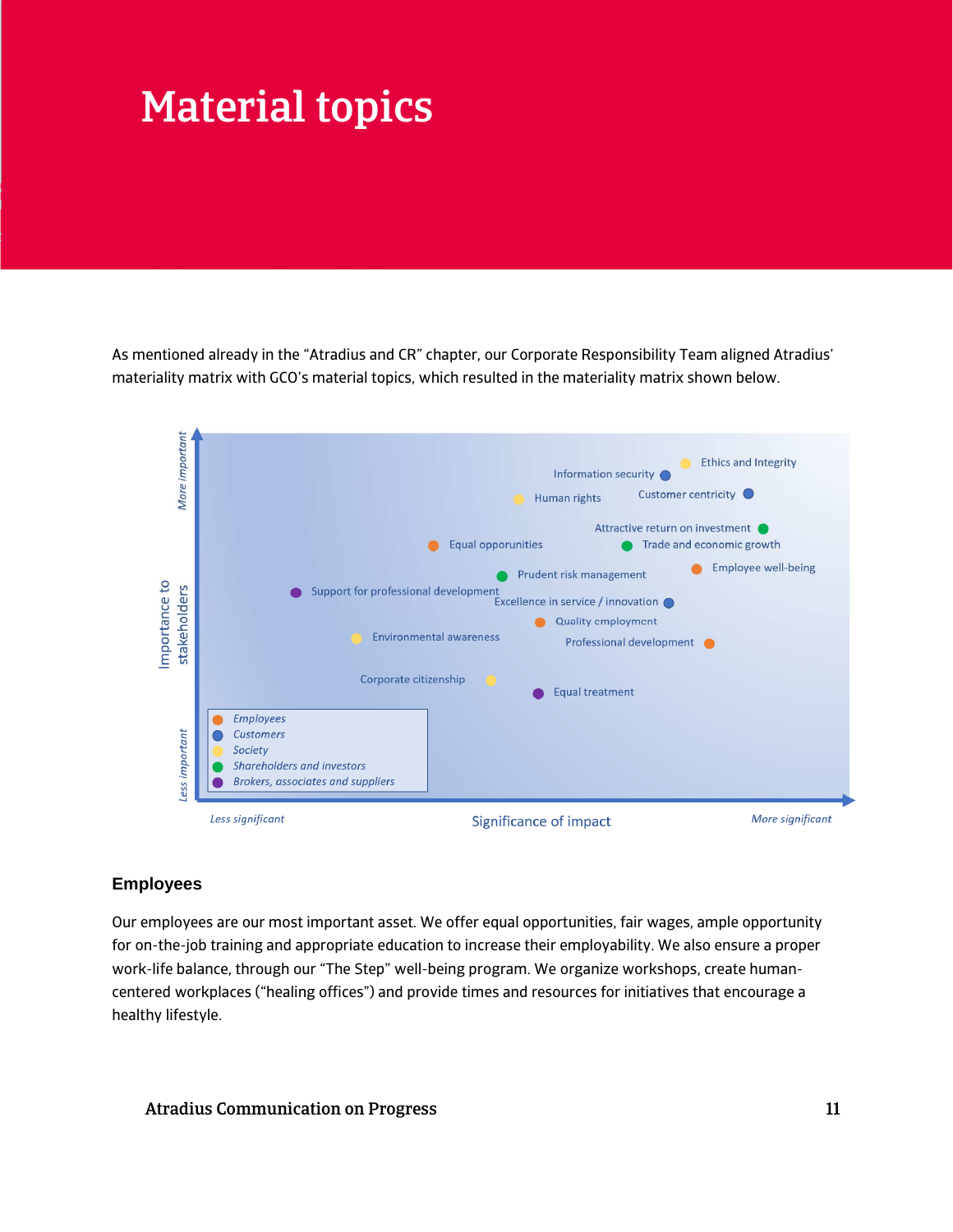|                                         | 2017 |       | 2018  |      |       |              |
|-----------------------------------------|------|-------|-------|------|-------|--------------|
| Employees by age and gender (headcount) | Men  | Women | Total | Men  | Women | <b>Total</b> |
| $\vert$ < 30 years old                  | 174  | 208   | 382   | 164  | 186   | 350          |
| 30-39 years old                         | 436  | 475   | 911   | 409  | 444   | 853          |
| $40 - 49$ years old                     | 615  | 647   | 1262  | 614  | 656   | 1270         |
| $\ge$ 50 years old                      | 670  | 531   | 1201  | 690  | 544   | 1234         |
| <b>Total Employees</b>                  | 1895 | 1861  | 3756  | 1877 | 1830  | 3707         |

On equal pay between men and women, when adjusted for country-specific requirements and seniority, we rewarded men and women equally in 2018. Furthermore, we offer skilled job opportunities, which is demonstrated by the fact that out of 3700 employees, we have more than twice as much senior and managerial positions available (728) than junior positions (334).

With regard to the material topic of Professional Development, Atradius provided more than 37,000 hours of training through our Management Development and Learning department to our employees in 2018, which on average results in more than 10 hours of training per employee (this number excludes training from external training providers).

|                                                                          | 2018 | 2017 |
|--------------------------------------------------------------------------|------|------|
| Average training hours per employee                                      | 11.3 | 10.9 |
| Total hours of training in Ethics Code                                   | 1800 | ΝA   |
| Total number of employees that have received training on anti-corruption | 785  | 2411 |

In relation to the material topic of Quality Employment, the voluntary turnover rate decreased in 2018 from 2 to 1 percent.

|                         |     | 2017         |              |     | 2018  |              |  |
|-------------------------|-----|--------------|--------------|-----|-------|--------------|--|
| Voluntary turnover rate | Men | <b>Women</b> | <b>Total</b> | Men | Women | <b>Total</b> |  |
| $<$ 30 years old        | 9%  | 6%           | 7%           | 6%  | 6%    | 6%           |  |
| 30-39 years old         | 3%  | 3%           | 3%           | 1%  | 2%    | 2%           |  |
| 40 -49 years old        | 1%  | 1%           | 1%           | 1%  | 1%    | 1%           |  |
| $\ge$ 50 years old      | 0%  | 0%           | 0%           | 0%  | 1%    | 0%           |  |
|                         | 2%  | 2%           | 2%           | 1%  | 2%    | 1%           |  |

Concerning the material topic of Employee Well-Being, the absentee rate rose to 3.8 percent from 3.1 percent in 2017. The number of occupational diseases remained equal. In Amsterdam, we put extra effort in welcoming back employees that have been absent for illness for more than 6 months, in Copenhagen insurance of our employees now covers visits to psychologists and physiotherapists. Both initiatives are examples of our ongoing efforts to properly address and improve the well-being of our people.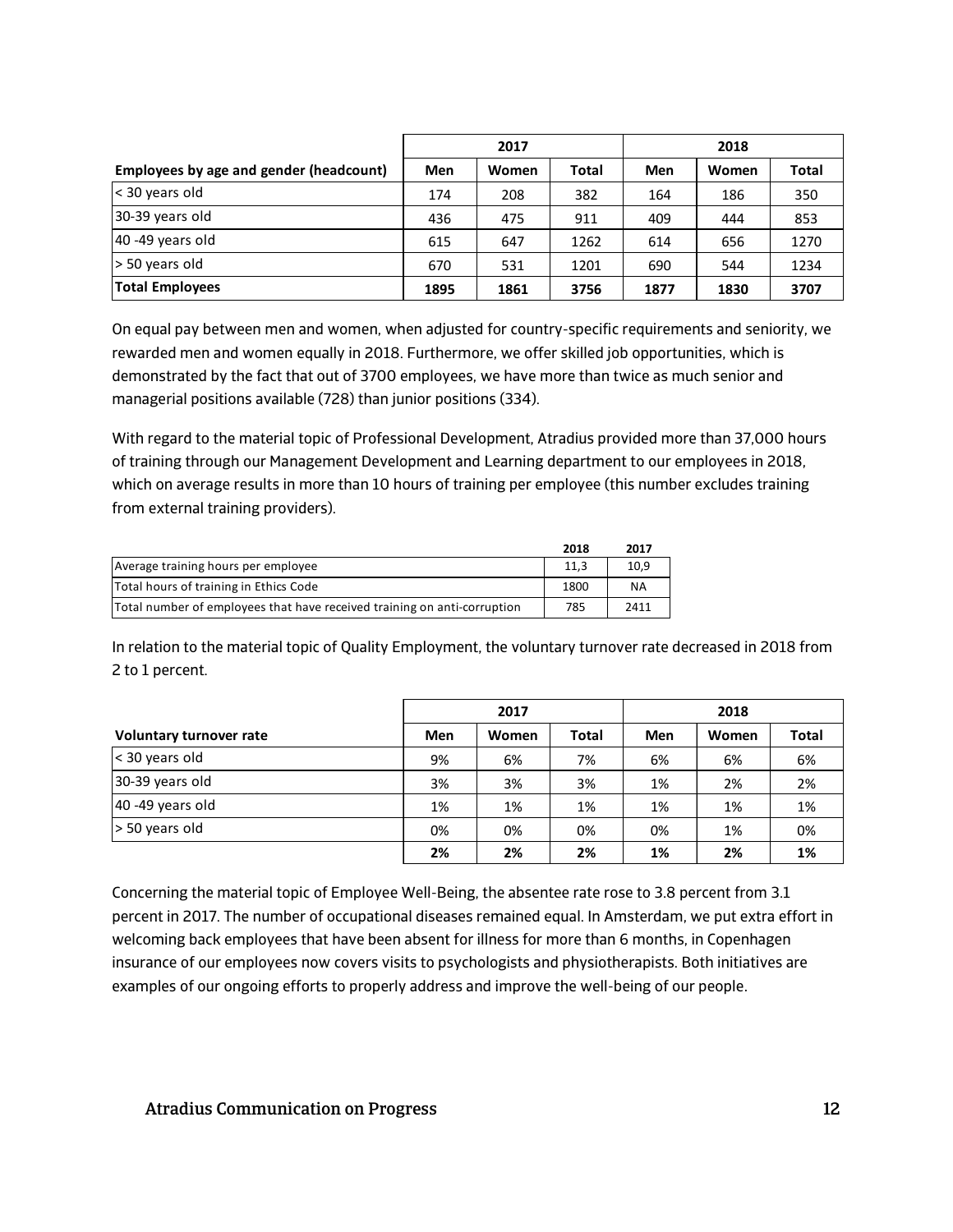|                                 | 2017      |           |              | 2018      |           |              |
|---------------------------------|-----------|-----------|--------------|-----------|-----------|--------------|
|                                 | Men       | Women     | <b>Total</b> | Men       | Women     | <b>Total</b> |
| Total number of hours worked    | 3.365.120 | 3.245.440 | 6.610.560    | 3.315.840 | 3.208.480 | 6.524.320    |
| Number of occupational diseases | 11        |           | 20           | 11        |           | 20           |
| Absentee rate                   | 3.1%      | 3,1%      | 3,1%         | 3,8%      | 3.8%      | 3,8%         |

Finally, we launched a "Speak Up Procedure" to enable employees to raise concerns about a (suspected) violation of our Code of Conduct in a confidential manner, in case they do not feel comfortable doing this using normal hierarchy or local HR. We understand that it takes courage to speak up. Atradius does not tolerate retaliation against employees who report concerns in good faith. We want a company culture without fear of punishment or unfair treatment for raising such concerns.

#### **Customers**

We develop innovative products that offer added value, which means they are clearly appreciated or even found indispensable by our customers. We continuously monitor the quality of our personal advice, to enhance Customer Centricity. Referring to the material topic of Excellence in Service/Innovation, we implement innovative customer experience strategies in a continuous effort to improve our offering and service level.

On the material topic of Information Security, we preserve the confidentiality of personal data through a fierce data protection and cyber security policy.

We have been able to pay-out claims to our customers at a total value of €775 million and our high retention rate of 94% in 2018 proves that we have kept the trust and demonstrated our added value to our full customer base, which amounts to over 75,000 customers. The number of complaints went down by 8%, which resulted from a large clean-up exercise by our businesses.

|                                                                             | 2018  | 2017 |
|-----------------------------------------------------------------------------|-------|------|
| Complaints through customer service channels                                | 382   | 414  |
| Substantiated complaints concerning breaches of customer privacy and losses |       | 0    |
| Investment in research, development and innovation (million $\epsilon$ )    | 13.45 | 8,65 |

|                                  | 2018  | 2017  |
|----------------------------------|-------|-------|
| Customer retention rate          | 94%   | 93%   |
| Portfolio growth                 | 5.60% | 4.50% |
| <b>Total number of customers</b> | 75026 | 79367 |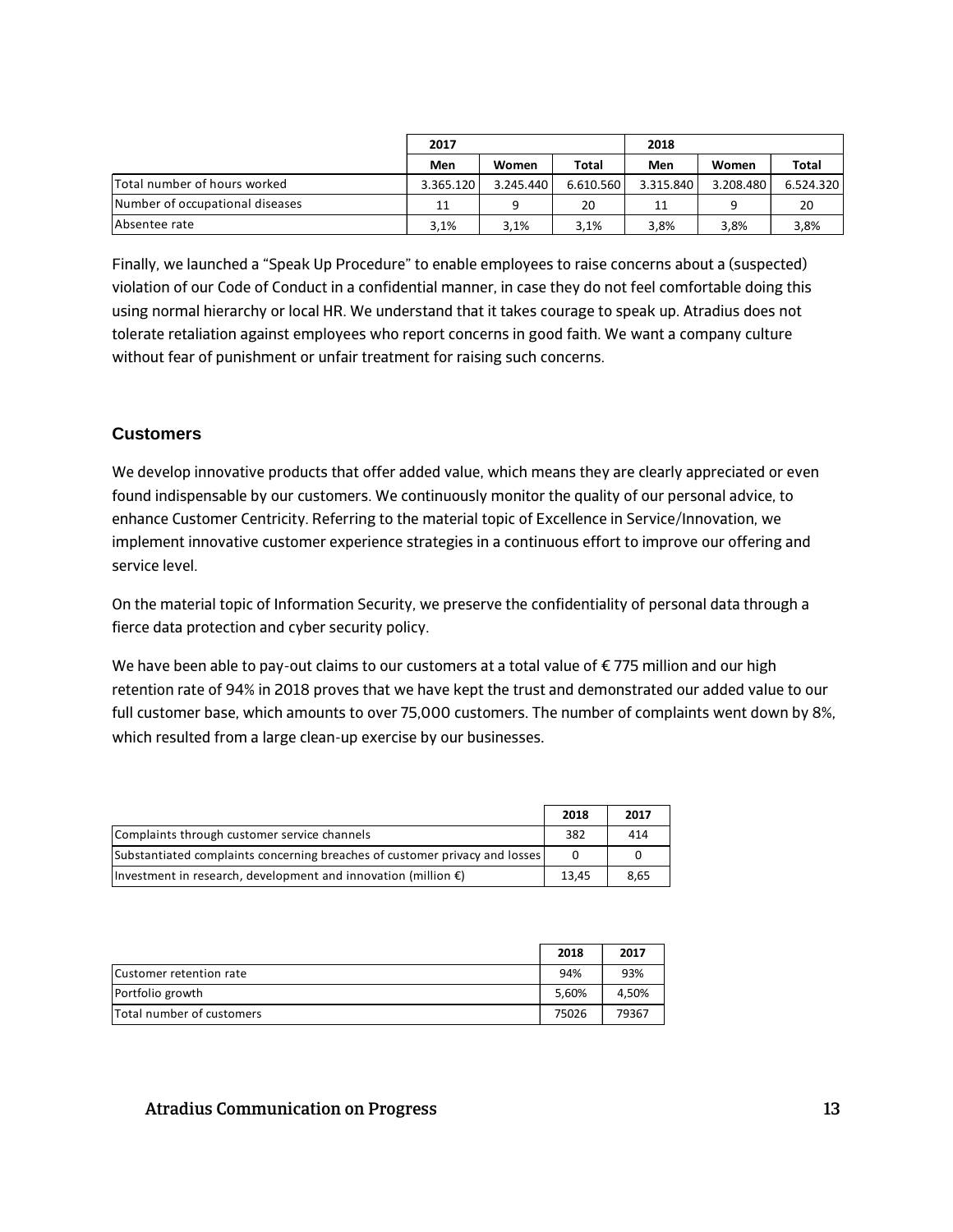#### **Shareholders and investors**

Atradius is wholly owned by Grupo Catalana Occidente (GCO) and Grupo Compañía Espanõla de Crédito y Caución, in which GCO holds a 73.84 percent stake. GCO is listed on the Barcelona and Madrid stock exchanges. We offer our parent company and, indirectly, GCO shareholders an attractive return on investment, prudent risk management, transparency of information and a focus on a sustainable long-term strategy. Concerning the material topic of Trade and Economic Growth, Direct Economic Value generated and distributed increased in 2018 compared to the year before. Our financial performance is measured through profitability and solvency ratios, but risk management, regulatory compliance, corporative governance and business ethics are considered of equally importance. The net result amounted to more than € 200 million, which has been added to the capital base of our company.

|                                                       | 2018  | 2017  |
|-------------------------------------------------------|-------|-------|
| Return on equity                                      | 11.3% | 11,0% |
| Direct Economic Value generated (million $\epsilon$ ) | 1898  | 1837  |
| Economic Value distributed (million $\epsilon$ )      | 1695  | 1651  |
| Economic Value retained (million $\epsilon$ )         | 203   | 186   |

|                                                     | 2018 | 2017 |
|-----------------------------------------------------|------|------|
| Operations assessed for risks related to corruption | 100% | 100% |
| Confirmed incidents of corruption and actions taken |      |      |

#### **Brokers, associates and suppliers**

We work together with third-party brokers on the basis of trust and strive for pay equity. Regarding the material topic of Equal Treatment, ties with our associates and suppliers are based on objectivity and impartiality in selection and recruitment. Equal Treatment is also included in the Group Procurement Framework. We are transparent in our choices and guarantee fair and equal treatment. Our sales via brokers resulted in an income to the brokers of € 210 million. Sales volumes via brokers are continually increasing benefitting them via a secure and profitable partnership.

#### **Society**

We described how we address the material topics of Ethics and Integrity, Human Rights and Environmental Awareness in the "Atradius and the Global Compact Principles" chapter. Atradius wants to apply these principles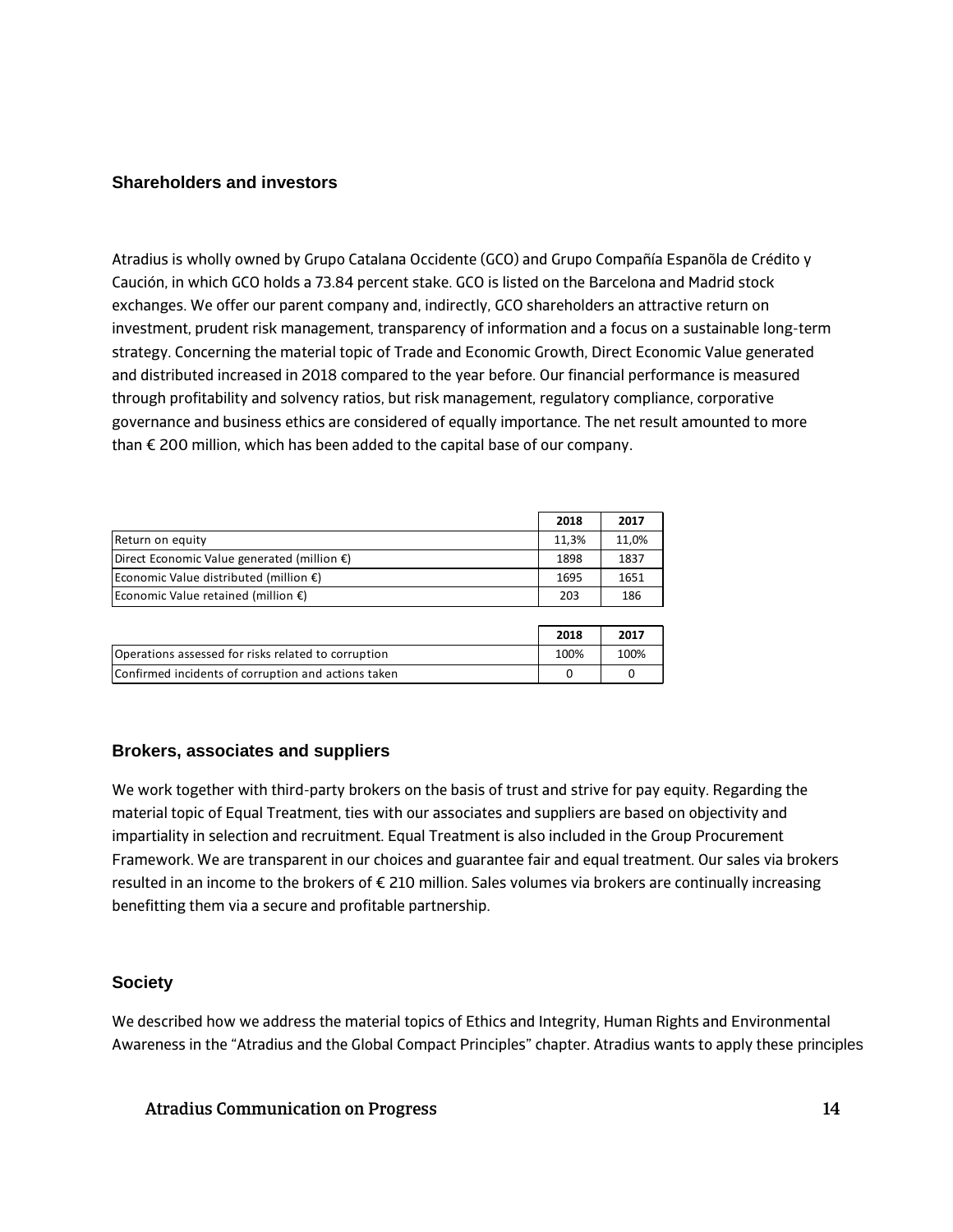in its day to day business. Before approving long term credit insurance products, Atradius takes environmental, social and governance (ESG) criteria into account. E.g. Atradius' Dutch State Business applies rigorous due diligence processes and provides open communication and full transparency to stakeholders, including the publication of all insurance policies issued.

As we consider good Corporate Citizenship as a core value, we continued the "Atradius Cares" initiative in 2018, which brings together all caring activities organized by our employees worldwide to make a positive impact in our local communities. To name a few, Atradius employees in Hunt Valley (US) participated in the "Our Daily Bread" program, Maryland's largest hot meal program, serving more than a quarter of a million meals to those experiencing hunger in Baltimore City each year. In Budapest, we collected used plastic foodboxes and delivered them to the local homeless shelter, to be re-used for food distribution purposes. Used office furniture was not sold but given away to a school for intellectually disabled children.

In Amsterdam, Christmas gratifications were donated to two charities, including an organization that facilitates psychological aid to hospitalized children. Staff in Mumbai donated clothes, shoes, toys and used electronics to "Zaroorat, A Need" program launched by Green Yatra, a local NGO. Inspired by the idea of "one man's waste can be another man's richness", the main objective of the project is to provide the necessary things to millions of poor and needy people who face great hardship and health risk due to lack of proper clothing and other basic things in far-flung areas, urban slums of the country. Staff in France raised over € 22,000 for the Association for the Development and Innovation in Cardiology (Adicare) by participating in a sponsored walking and running event. A number of employees in Rome took part in the annual "Race for the Cure", the world's largest education and fundraising event for breast cancer, raising  $\epsilon$  1500, -. Staff in Belgium supports the "Relay for Life" campaign, organized by the Foundation Against Cancer.

As part of our diversity and inclusion efforts, Atradius staff in Copenhagen, together with the "Springbræt" (Springboard) organization, helped young people on the autism spectrum by inviting them over to the office for a fixed number of hours per week and gain working experience.

More information on contributions to society by GCO's Fundación Jesús Serra can be found at https://www.fundacionjesusserra.org/eng/home.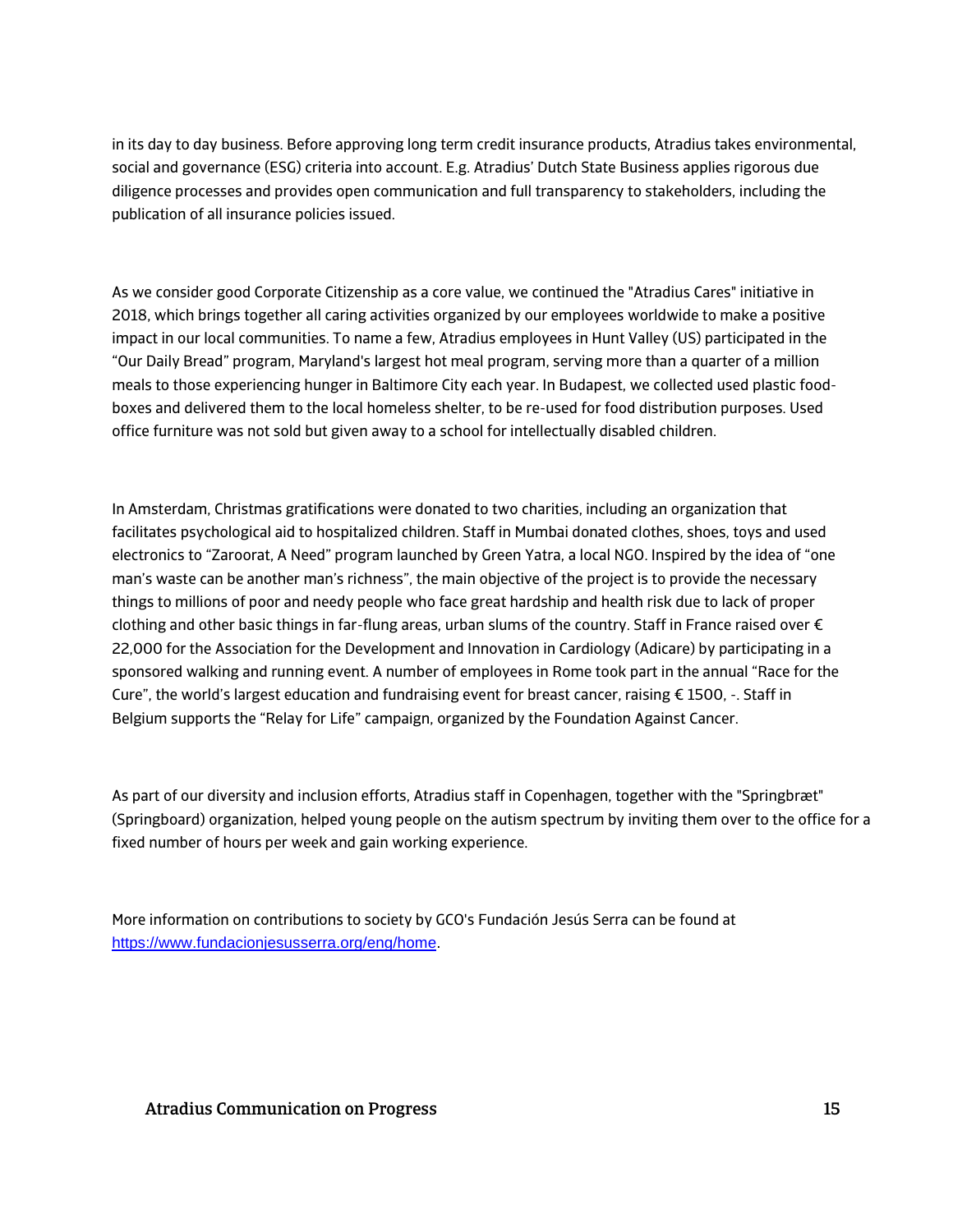## Going forward

#### **Future plans**

Our plan for the current year and beyond is to align fully with the actions and disclosures of our parent company Grupo Catalana Occidente (GCO), including a Sustainable Investment Policy with a group scope, due out 2019-2020. In 2019, the Code of Conduct of GCO will be implemented throughout the entire group, including Atradius. Atradius will continue local initiatives for the benefit of the communities in the different countries.

#### **Corporate Governance report**

Isidoro Unda, Chairman of the Management Board and Chief Executive Officer of Atradius, is responsible for corporate responsibility within Atradius. Commitment to the ten principles of the United Nations Global Compact (UNCG) is overseen by our Corporate Responsibility Team, joined by representatives from offices all over the world. The Board of Directors of GCO is responsible for establishing and guiding the corporate responsibility strategy across the whole group. The body responsible for promoting this function is the Corporate Responsibility Committee, made up of the heads of the different areas that represent stakeholders, including members of the Atradius CR team.

#### **About this report**

The UN Global Compact requires us to produce an annual "Communication on Progress" report on the required incorporation of CSR Principles into our strategies and operations, as well as efforts to support societal priorities. The report is a visible expression of our commitment to sustainability. It is available on the UN website under www.unglobalcompact.org.

As said, we will align fully with the actions and disclosures of GCO. This Communication on Progress" report though, provides an update on the Corporate Responsibility Policy of Atradius, as managed by our Corporate Responsibility Team.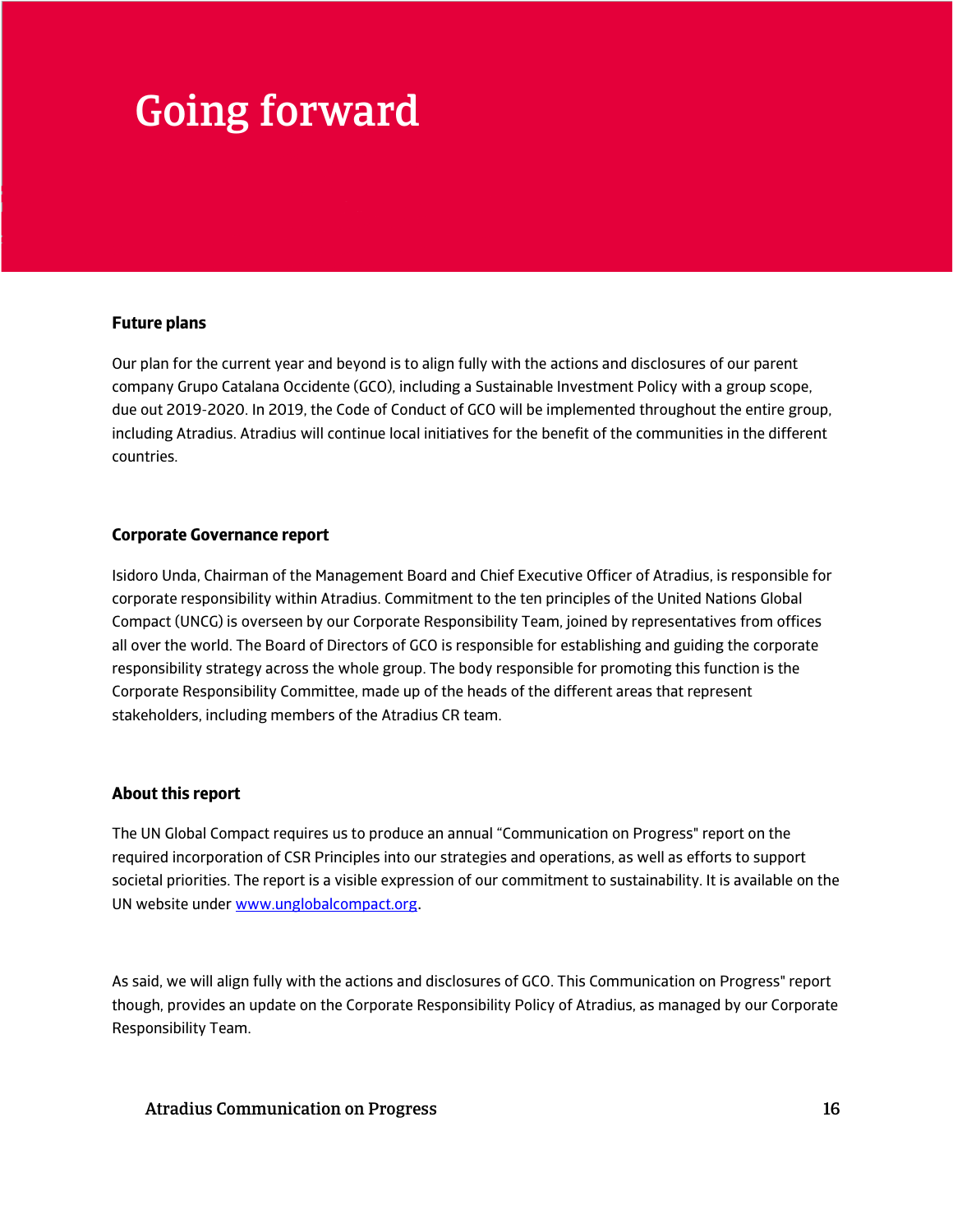# Atradius' corporate responsibility statement

s a responsible global company, we aim to manage the ethical, environmental and social risks of the way we do business. That means that, while endeavouring to make a worthwhile contribution to the way we do business. That means that, while endeavouring to make a worthwhile contribution to successful world trade and to our customer's prosperity, we do so with regard for the environment and for human rights, and act with absolute integrity towards our employees, customers, shareholders and indeed to all those with whom we interact.

One way in which this commitment is manifested is through our affiliation to the UN Global Compact and to its principles on human rights, labour conditions, the environment and anti-corruption. Each year we report to the UN Global Compact on our continued commitment and the progress that we are making in all areas of corporate responsibility.

While we have an environmental and social strategy that covers the whole Atradius group, this also gives freedom to our operations across the globe to follow their own CSR initiatives.

As well as the annual progress report that we submit to the UN Global Compact, we also publish our environmental key performance indicators in our Annual Report. We plan to have these indicators externally audited for additional validation by the year 2019.

What follows is a summary of the impact that our corporate responsibility activities have on our various stakeholders and on the environment.

### Our people

We strive to improve our employees' satisfaction with the company and to raise our reputation within the labour market: effectively to be an employer of choice within our industry and in each region in which we operate. Through regular employee surveys, we seek to measure our employees' perception of the various aspects of their terms, conditions and quality of employment, to benchmark the results and wherever possible improve how we act as an employer. One example of how that manifests itself is our active strategy of internal engagement with our people to successively increase their knowledge level, attitude and behaviour. For instance, our people are

Atradius Communication on Progress 17 and 2008 17 and 2008 17 and 2012 17 and 2012 17 and 2012 17 and 2013 17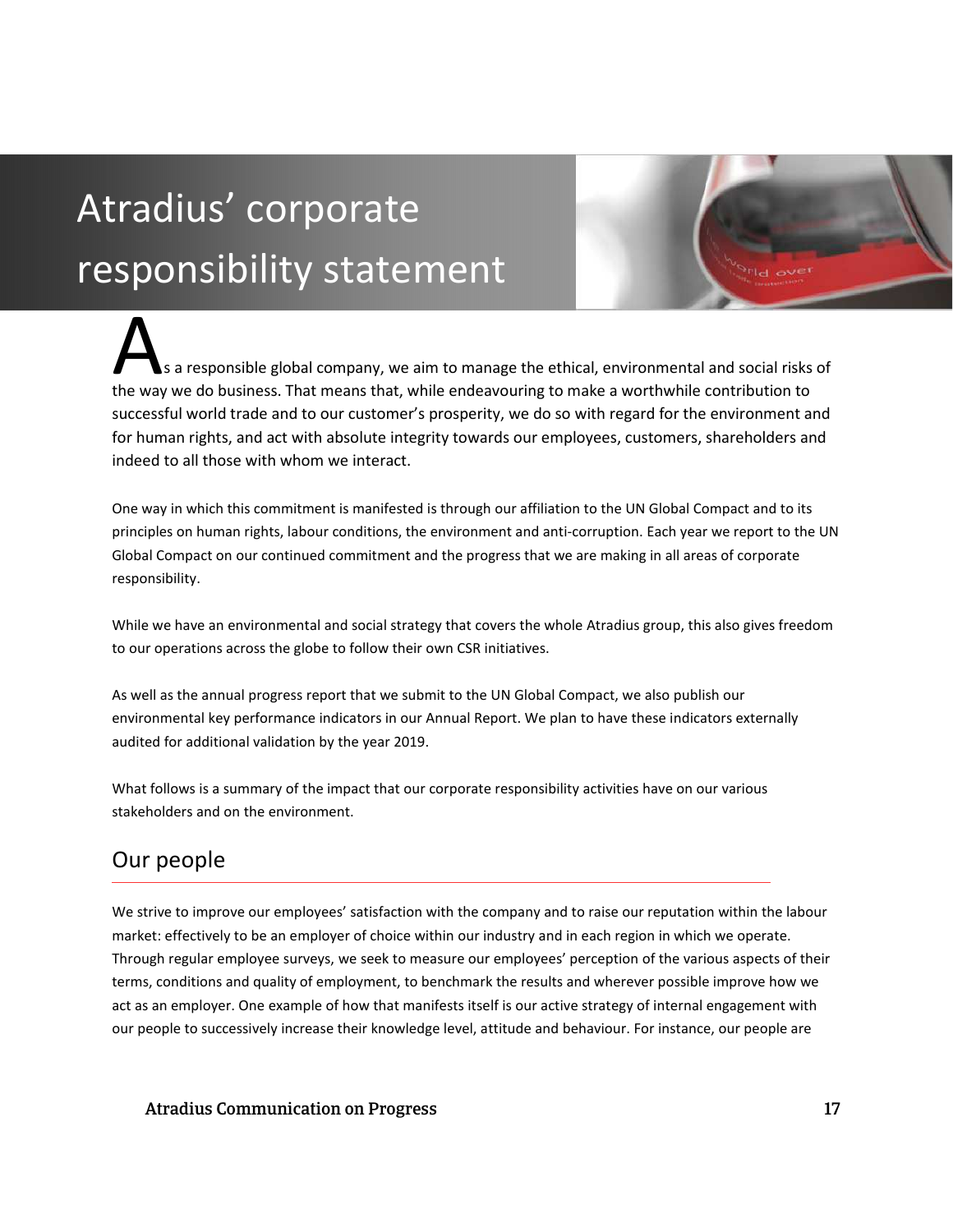involved and are encouraged to play an active part in realising our vision of sustainability. Our business principles and code of conduct support this engagement.

### Our customers

As we look forward, we will strengthen our leadership in the multi-stakeholder debate – i.e. understanding all of those stakeholders on whom, as a business, we have an impact - and in meeting the sustainability challenges present in our industry. We will continue to be open and transparent in informing our stakeholders of the way that we conduct ourselves within our professional and financial environment and will undertake a regular reputation survey to assess our progress in this field. We convey and, wherever possible, demonstrate our corporate responsibility principles to our customers and engage with them to increase understanding of socially responsible business practices.

### Our suppliers

We expect our suppliers to apply the same standards of ethical practice, diversity and environmental awareness that we set ourselves. In our purchasing, we seek to procure ethically sourced materials from our suppliers and, as a global corporation, we promote corporate responsibility throughout our entire supply chain, working towards the elimination of toxic substances, preventing pollution, promoting energy conservation and supporting human rights.

### Our communities

Atradius is fully aware of the responsibility it has towards the communities in which it operates, and as a company we encourage our people to involve themselves in initiatives that benefit those communities: whether financial, personal or social. We encourage all our operating companies, wherever they are based, to be actively involved in their local community.

### Our environment

We operate in a way that minimises our consumption of valuable and finite resources, simply because we believe that every business must be conscious of the impact they have on the environment. As a result, all our decisions take account of their lasting environmental effects.